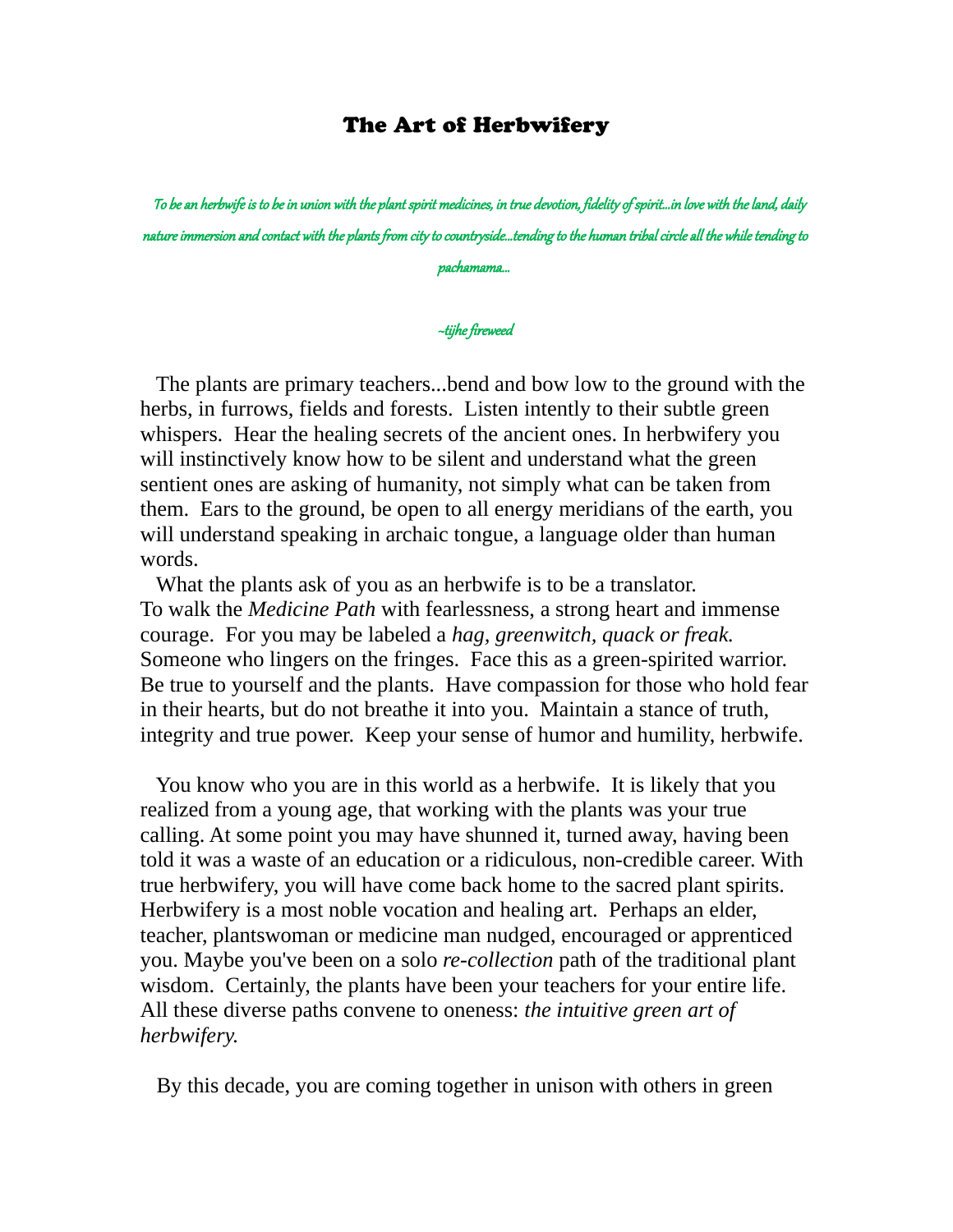circles practicing the art of herbwifery to help heal the human tribal circle and restore a deeper connection with Gaia, since there is such great urgency to do so. Now more than ever, the art of herbwifery is imperative, as it is one of the best means of understanding the complex planetary web of relationships between humans and plants.

 The art of herbwifery requires finely tuned senses, opening of new archaic intuitive channels that you previously may not have been aware of. Plant spirit medicines will appear voluntarily: in your dreams and visions, in cultivated gardens where you didn't seed or plant them. They are often rambling restless ones that magically appear in human-altered spaces. They are wild. Herbwives feel much the same way. *We are wilders.*

 Making green medicines brings great joy to you; creating your own unique apothecary like no other. This is not a competition, these are simply your own pure personal medicines. You will know to carry your healer's tools with you at all times. You will have an open heart, head and hands. Herbalists know the plants of their ecosystem intimately, as these are primary foods and medicines of the people. What you need is right before you.

 Herbwifery is your calling. Being *on-call* in a contemporary world will mean attending to both physical and spiritual emergencies. Just as a midwife attends to precious human births, you will assist as an herbwife attending to many births, lives and deaths alongside people and plants knowing when it is time for spiritual emergence.

 You will engage in healing both young and old. Teaching children outside in nature, playing with plants, also using herbs and flower essences with the elderly as they transition through the life-death-rebirth cycle.

 In herbwifery ways, you will be called always to be earth guardians, knowing that if the Great Mother is injured or degraded, then energy shifts and all humans will feel sudden imbalances within their own bodies and communities. Disconnection and fragmentation will occur, physical, social and cultural ills appear. So, defend nature wholeheartedly. Know there is no hierarchy. We are all parts of the whole ecosystem, this precious cosmos. States of denial and disconnection can no longer be, for they are signs of spiritual sickness. Thus, you will also need to be a teacher of emotional and spiritual awareness.